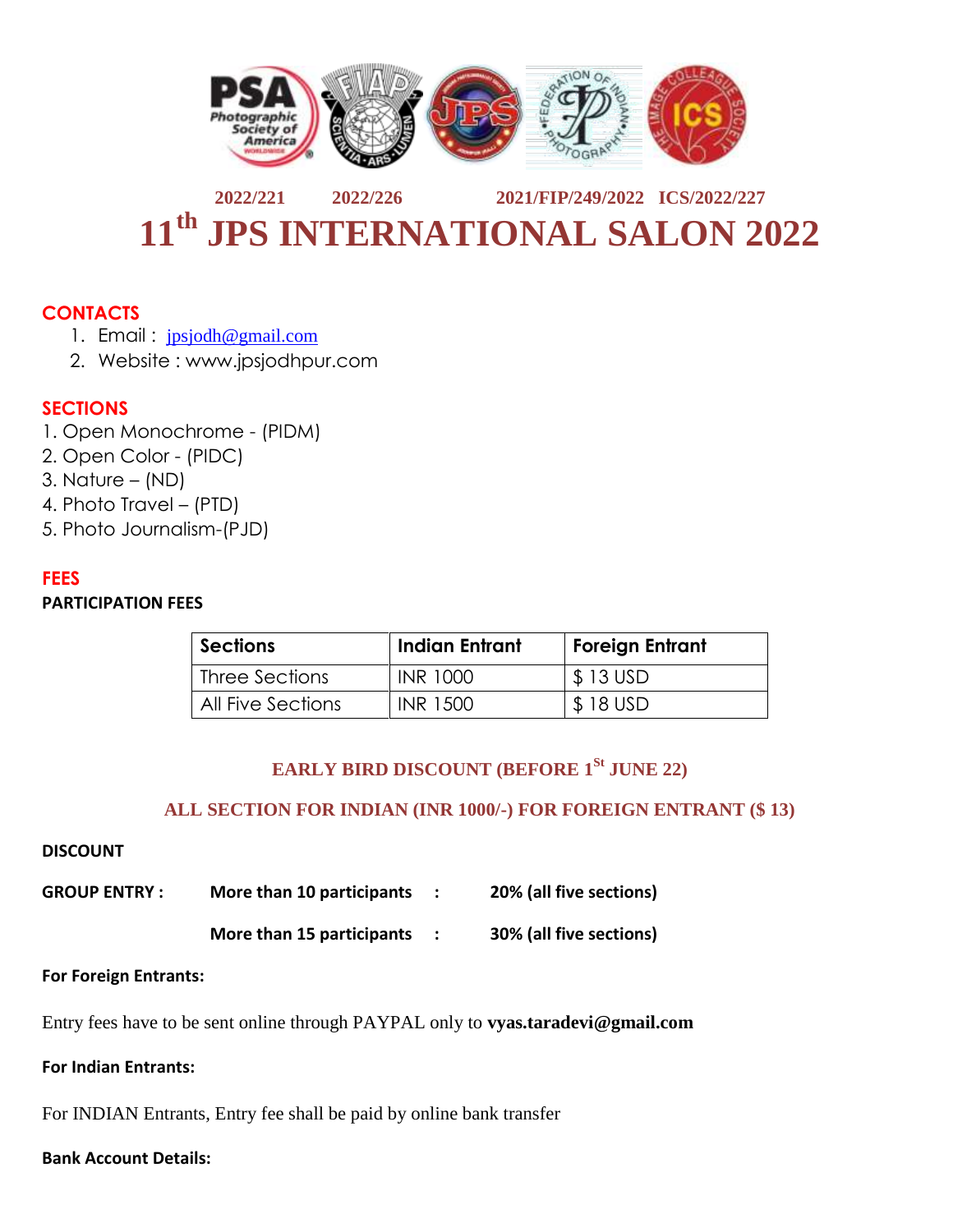BANK: ICICI BANK ACCOUNT HOLDER: JODHANA PHOTOJOURNALIST SOCIETY BRANCH: TAKIYA CHAND SHAH MARKET, SOJATI GATE A/C TYPE: SAVING ACCOUNT A/C NUMBER: 683101700604 IFSC CODE: ICIC0006831

Please inform us after payment by email to *jpspayment@gmail.com* with transfer details for updating database. For any communication and salon related correspondences you may contact SALON SECRETARY on below given address.

#### **Mr. MANISH VYAS, Sandware Mr. RAMJI VYAS,**

**Hon. PESGSPC AFIAP, ESFIP,Hon. PESGSPC**

#### **SALON SECRETARY SALON CHAIRMAN**

# **WEB MASTER**

Raju Sutradhar raju@stintsolution.com Mobile - +91 92500 55880

#### **SALON CALENDAR**

Closing Date: 18 JULY 2022 Judging Date: 23 & 24 JULY 2022 Notification on Website: 28 JULY 2022 Date of Exhibition: 19 AUGUST 2022 Submission of EDAS : 19 AUGUST 2022 Dispatch of Catalogues & Awards: 9 OCTOBER 2022 Online Gallery Posted by: 19 AUGUST 2022

#### **PANEL OF JURY**

1. **Mr. Sudhir Saxena (India) (Monochrome, Color, Nature,)** (EFIAP/S, ARPS)

2. **Mr. Shivji Joshi (India) (Monochrome, Color, Photo Travel)** (AFIAP, Hon. FIP)

GULAB BHAWAN, NEAR GAYATRI TEMPLE GULAB BHAWAN, NEAR GAYATRI TEMPLE KABUTRON KA CHOWK, THE GROUP OF THE CHOWK, THE CHOWK, THE CHOWK, THE CHOWK, THE CHOWK, THE CHOWK, THE CHOWK, THE CHOWK, THE CHOWK, THE CHOWK, THE CHOWK, THE CHOWK, THE CHOOSE OF THE CHOOSE OF THE CHOOSE OF THE CHOOSE OF TH JODHPUR-342001, RAJASTHAN, INDIA JODHPUR-342001, RAJASTHAN, INDIA Mobile: +91 80790-77507 Mobile: +91 9829212909

Email: [jpsjodh@gmail.com](mailto:jpsjodh@gmail.com) Email: [vyasramji@gmail.com](mailto:vyasramji@gmail.com)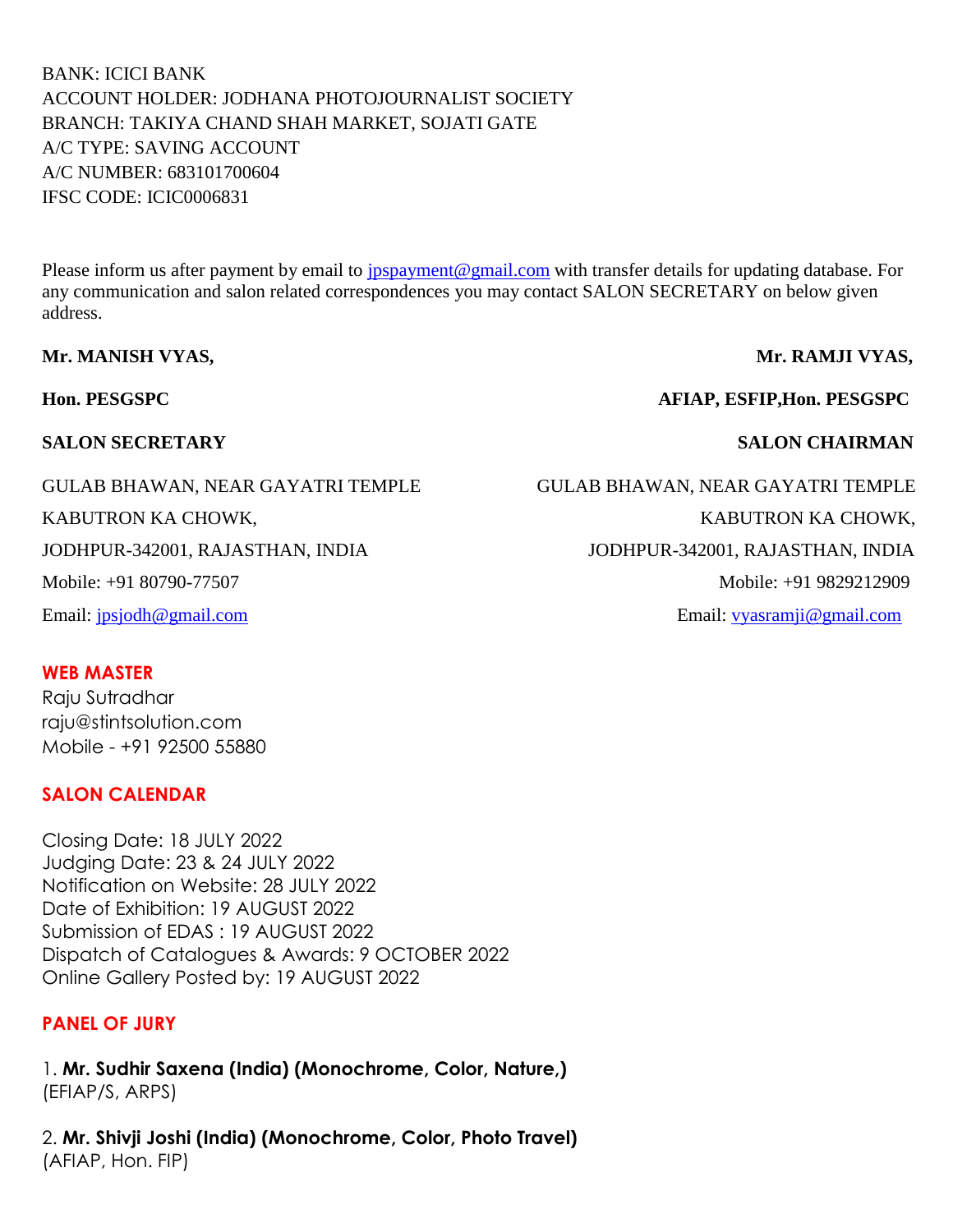3. **Mr. SAMEER MADHUKAR MOHITE (India) (Monochrome, Color, Nature, Photo Travel, Photo Journalism)**

- 4. **Mr H SATES (India) (Nature, Photo Travel)** (MFIAP)
- 5. **Mr. Om Prakash Kalla (India) (Photo Journalism)** (AFIAP,EFIP)
- 6. **Mr MANOJ BOHRA (India)**( **Photo Journalism)**

#### **AWARDS**

### - **TOTAL 133 AWARDS -**

| <b>OPEN</b><br><b>MONOCHROME</b> | <b>OPEN COLOR</b>    | <b>NATURE</b>        | <b>PHOTO</b><br><b>TRAVEL</b> | <b>PHOTO</b><br><b>JOURNALISM</b> |
|----------------------------------|----------------------|----------------------|-------------------------------|-----------------------------------|
| <b>PIDM</b>                      | <b>PIDC</b>          | <b>ND</b>            | <b>PTD</b>                    | <b>PJD</b>                        |
| <b>PSA GOLD</b>                  | <b>PSA GOLD</b>      | <b>PSA GOLD</b>      | <b>PSA GOLD</b>               | <b>PSA GOLD</b>                   |
| <b>FIAP GOLD</b>                 | <b>FIAP GOLD</b>     | <b>FIAP GOLD</b>     | <b>FIAP GOLD</b>              | <b>FIAP GOLD</b>                  |
| <b>FIP GOLD</b>                  | <b>FIP GOLD</b>      | <b>FIP GOLD</b>      | <b>FIP GOLD</b>               | <b>FIP GOLD</b>                   |
|                                  | <b>ICS GOLD</b>      |                      |                               |                                   |
| 7 JPS GOLD                       | 7 JPS GOLD           | 7 JPS GOLD           | 7 JPS GOLD                    | 7 JPS GOLD                        |
| <b>5 FIP RIBBON</b>              | <b>5 FIP RIBBON</b>  | <b>5 FIP RIBBON</b>  | <b>5 FIP RIBBON</b>           | <b>5 FIP RIBBON</b>               |
| 3 PSA HM                         | <b>3 PSA HM</b>      | <b>3 PSA HM</b>      | 3 PSA HM                      | 3 PSA HM                          |
| <b>2 FIAP RIBBON</b>             | <b>2 FIAP RIBBON</b> | <b>2 FIAP RIBBON</b> | <b>2 FIAP RIBBON</b>          | <b>2 FIAP RIBBON</b>              |
|                                  | <b>6 ICS HM</b>      |                      |                               |                                   |
| 5 JPS CM                         | 5 JPS CM             | 5 JPS CM             | 5 JPS CM                      | 5 JPS CM                          |

**1 FIAP BLUE BADGE (1 BLUE PIN)**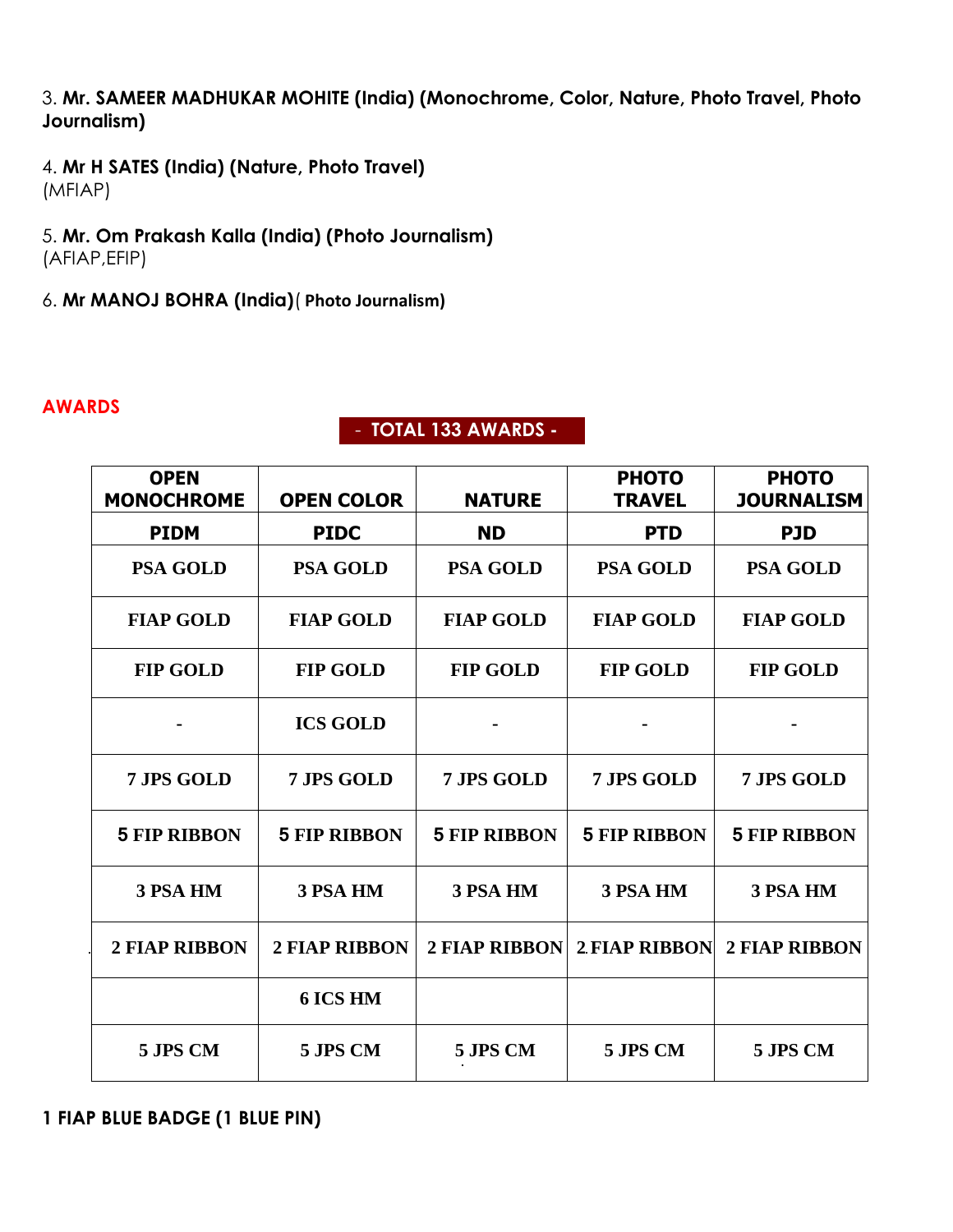| <b>OPEN</b><br><b>MONOCHROME</b> | <b>OPEN COLOR</b>    | <b>NATURE</b>        | <b>TRAVEL</b>         | <b>PHOTO</b><br><b>JOURNALISM</b> |
|----------------------------------|----------------------|----------------------|-----------------------|-----------------------------------|
| <b>Sudhir Saxena</b>             | <b>Sudhir Saxena</b> | H. Satish            | <b>Samir Madhukar</b> | <b>Samir Madhukar</b>             |
| EFIAP/S, ARPS                    | EFIAP/S, ARPS        | <b>EFIAP</b>         | <b>Mohite</b>         | <b>Mohite</b>                     |
| <b>Samir Madhukar</b>            | Samir Madhukar       | Samir Madhukar       | Shivji Joshi          | Omji Kalla                        |
| Mohite                           | <b>Mohite</b>        | Mohite               | AFIAP, Hon. FIP       | AFIAP, EFIP                       |
|                                  |                      |                      |                       |                                   |
| Shivji Joshi                     | Shivji Joshi         | <b>Sudhir Saxena</b> | <b>Sudhir Saxena</b>  | Manoj Bohra                       |
| AFIAP, Hon. FIP                  | AFIAP, Hon. FIP      | EFIAP/S, ARPS        | EFIAP/S, ARPS         | <b>AFIAP</b>                      |

# **CATALOGUE**

Online PDF Catalogues on Website : 9 OCTOBER 2022

# **Other RULES & REGULATION**

**IMAGE AND ENTRY REQUIREMENTS** This exhibition is open to anyone; however, an entry may be rejected when the Sponsor or the Exhibition Organizers, in their reasonable discretion, believes the entry does not conform to exhibition rules and these Conditions of Entry. Membership in any photographic organization is not required.

**Sanctions**: Entries will not be accepted from any entrant who is currently sanctioned by PSA. Entry fees are not refundable in these circumstances

## **PSA Star Ratings**

To receive proper Star ratings credit from PSA, entrants must provide their names and country exactly the same in each exhibition. Aliases are not permitted. Please contact PSA in the event of name changes or relocating to another country. Using one's name differently in different exhibition exposes the entrant to the risk that many of their acceptances may not be recognized by PSA Star Ratings.

**Image Creation** Entries must originate as photographs (image-captures of objects via light sensitivity) made by the entrant on photographic emulsion or acquired digitally.

# **Certification:**

By virtue of submitting an image, the entrant certifies the work as his or her own. Images may not incorporate elements produced by anyone else (for example: clip art, images or art by others downloaded from the Internet). Aliases are not allowed.

# **Reproduction**

The entrant permits the sponsors to reproduce all or part of the entered material free of charge for publication and/or display in media related to the exhibition. This may include low resolution posting on a website. Note: Entrants who indicate that their images may not be reproduced or used "will not be eligible for awards" or inclusion in audio-visuals of the exhibition "and could be subject to disqualification" by the exhibition sponsors. The exhibition assumes no liability of any misuse of copyright

**Alteration and Computer Generation** Subject to Divisional restrictions (particularly Nature, Photo Travel, and Photojournalism) images may be altered, either electronically or otherwise, by the maker; adjustments to enhance images or creatively modify images are allowed providing the underlying photograph is retained in a way that is obvious to the viewer. Images may not be constructed entirely with a computer, and must be the sole work of the author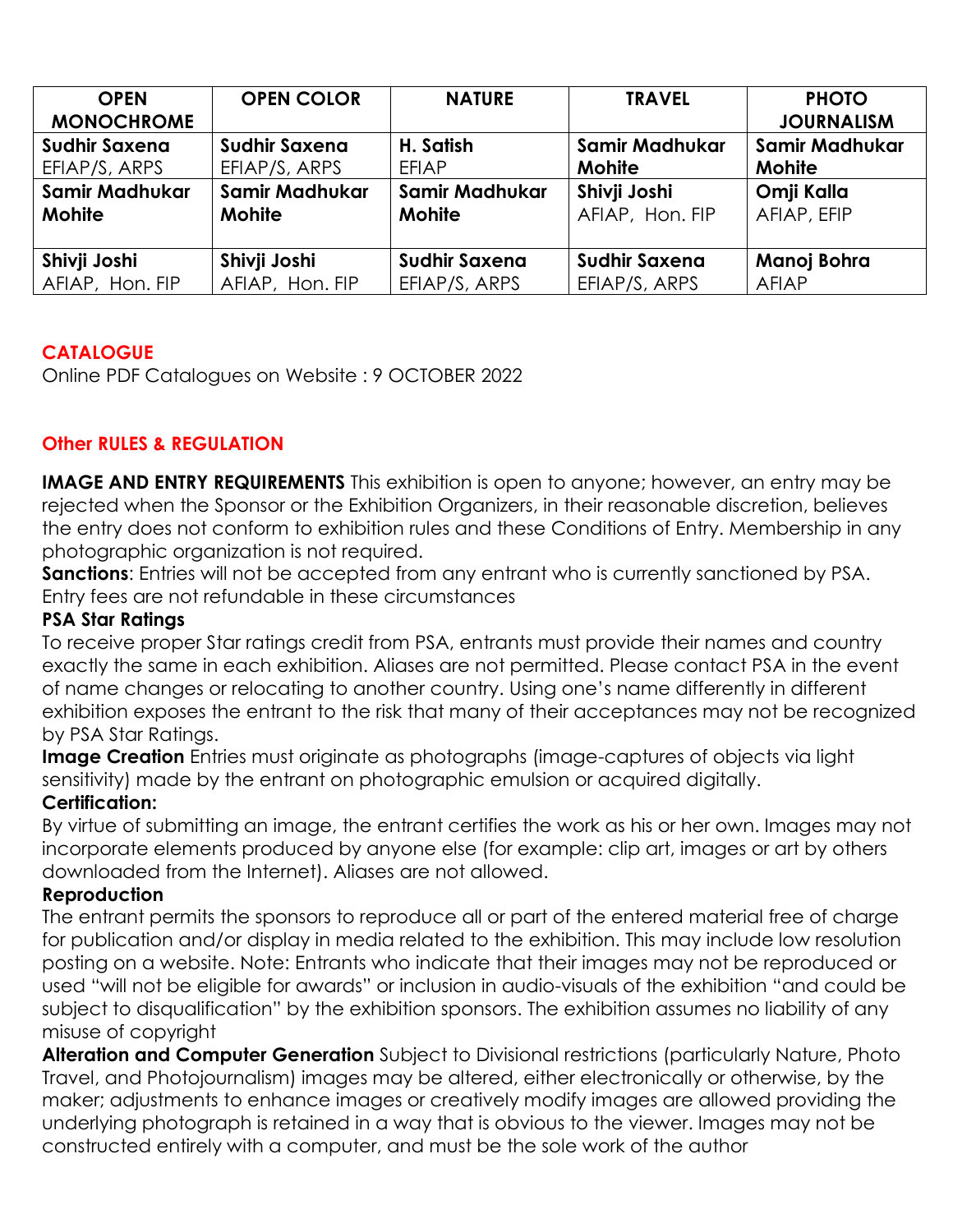**Re-use of accepted images**: Any image that has been accepted in this exhibition, past or present, may not be entered again in the same Division Star Ratings Class any future instances of this exhibition. It may, of course, be entered in any other PSA recognised exhibitions but **must always have the same title**. **Re-titling in another language is not allowed.** 

**Entry:** An Entry consists of, up to and including, four (4) images entered by a single entrant into the same Section. An entrant may only enter a specific Section once.

# **Titles:**

Each image must have a unique title **that is a description of the image**. That unique title must be used for entry of that image or of an identical Image into any and all PSA-Recognized exhibitions. Titles must be 35 characters or fewer. No titles may be visible to the judges, and nothing in the image may identify the maker. Titles may not include file extensions such as .jpg or .jpeg (or any other camera capture filenames such as IMG 471). Titles may not consist of personal identifiers possibly augmented by a number; or include words such as "untitled" or "no title". Titles may not consist solely of numbers unless those numbers are prominently contained within the image, such as a contestant number in a race.

# **Color and Monochrome:**

Color and Monochrome images from the same capture that share substantial pictorial content in common will be considered the same image and must be given the same title.

- 1. Online Entry will be accepted through [http://www.jpsjodhpur.com](http://www.jpsjodhpur.com/) only.
- 2. **IMAGE SIZE**: Length for horizontal image longest side must be**1920 pixels**. Length for vertical image longestside must be **1080 pixels**. The image file must be in JPEG format. Please submit images with **300 dpi** resolution & color space **sRGB**. File size of the Image should **not exceed 2MB**.

The Exhibition will be conducted in accordance with the rules of the PSA An entrant's images will not be presented to the judges consecutively. An entrant's four images will be distributed throughout four rounds of judging in that section. Distribution of images will be in the same round order as submitted by the entrant.

# **JUDGING METHOD :**

1. Judging will be remote off-line.

2. The equipment or computer used by the individual judge should have minimum 1920x1080 px resolution and 19 inch screen size.

3. We are assuring that all judges will be using equipment capable of displaying images at 100%.

The exhibition is open to anyone; however, an entry may be rejected when the sponsoring organization or its agent, in its reasonable discretion, believes the entry does not conform to the exhibition rules and conditions.

# **Protection of Entrants' Personal information**

# **DATA PROTECTION**

By entering this exhibition, you are explicitly consenting to the personal details you have supplied, including email addresses, being held, processed and used by the exhibition organizers for purposes associated with this exhibition. You also explicitly consent to such information being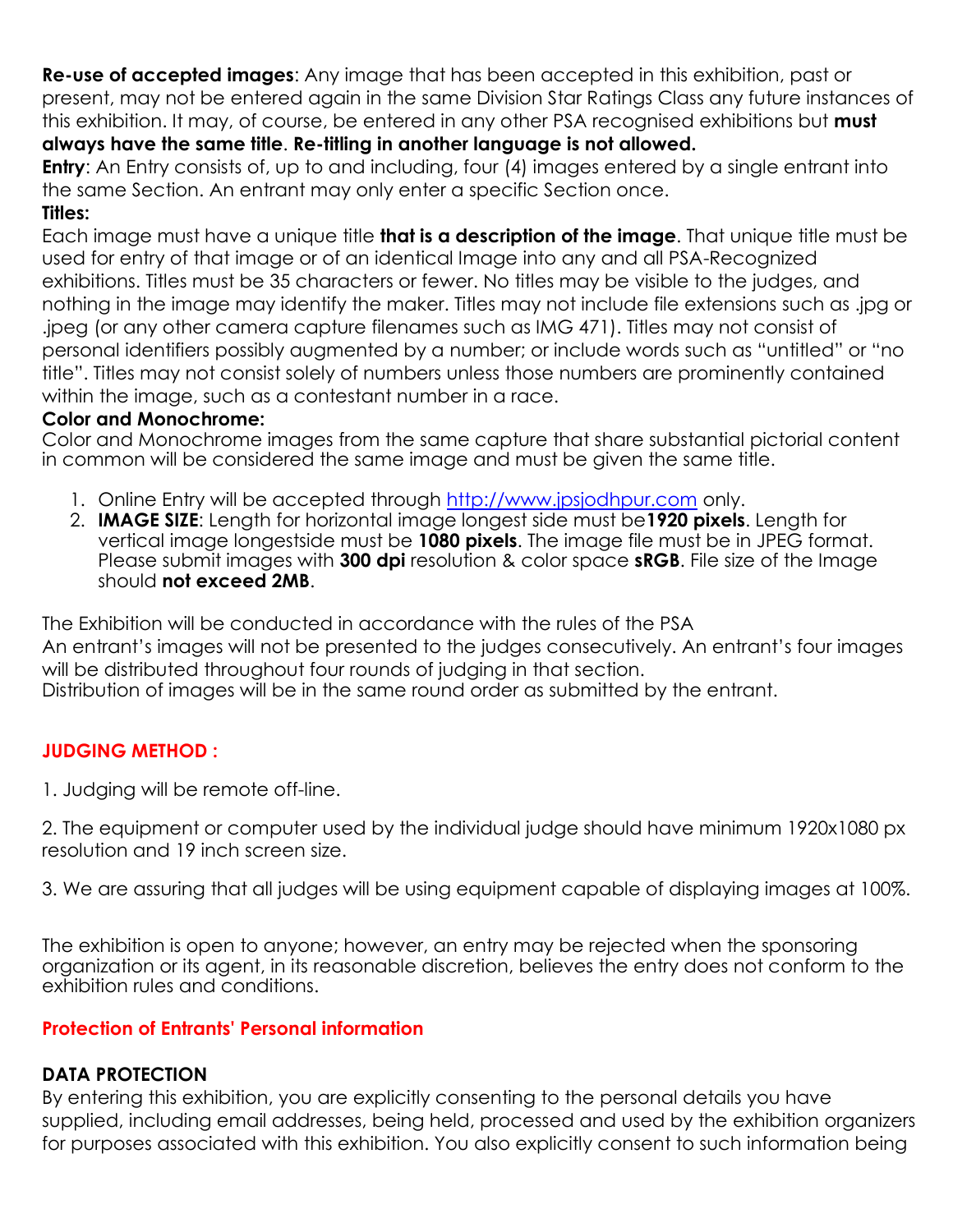sent to organizations that have accorded official recognition, patronage or accreditation to this exhibition. You acknowledge and accept that entering this exhibition means that the status and results of your entry may be made public.

# **SUBJECT MATTER AND SECTION DEFINITIONS**

### **Statement on Subject Matter applicable to all sections**

The fundamental rule that must be observed at all times and **applies to all sections** offered in exhibitions with FIAP patronage or PSA recognition is that **the welfare of living creatures is more important than any photograph**. This means that practices such as baiting of subjects with a living creature and removal of birds from nests, for the purpose of obtaining a photograph, are highly unethical, and such photographs are not allowed in any exhibition with FIAP patronage or PSA recognition. Under no circumstances may a living creature be placed in a situation where it will be killed, injured or stressed for the purpose of obtaining a photograph. This rule applies regardless of whether or not the creature being killed, injured or stressed is visible in the captured image.

There are also concerns about the use of aerial photography, drones, helicopters, low flying aircraft. These should not cause any interference with other individuals or animals which causes a disturbance in their normal activity or disrupt the way any individuals or animals interact with their environment.

Entry in this exhibition is conditional on accepting these policies. The content of images must comply with these General Conditions and with the Division and Section definitions listed in these conditions. Images that - in the sole opinion of the judges or the Exhibition Organizers - do not comply, will be disqualified so the entrant may be aware of the problem when considering entry into other exhibitions with FIAP patronage/PSA recognition.

Further details on the PSA's drone policy may be found at [https://psa-photo.org/index.php?psa](https://psa-photo.org/index.php?psa-policies#drone)[policies#drone](https://psa-photo.org/index.php?psa-policies#drone)

# **DEFINITIONS :**

#### **FIAP definition of Monochrome**

A black and white work fitting from the very dark grey (black) to the very clear grey (white) is a monochrome work with the various shades of grey. A black and white work toned entirely in a single colour will remain a monochrome work able to stand in the black and white category; such a work can be reproduced in black and white in the catalogue of a salon under FIAP Patronage. On the other hand a black and white work modified by a partial toning or by the addition of one colour becomes a colour work (polychrome) to stand in the colour category; such a work requires colour reproduction in the catalogue of a salon under FIAP Patronage

#### **PSA Monochrome Definition**

An image is considered to be Monochrome only if it gives the impression of having no color (i.e. contains only shades of grey which can include pure black and pure white) OR it gives the impression of being a greyscale image that has been toned in one color across the entire image. (For example by Sepia, red, gold, etc.) A greyscale or multi-colored image modified or giving the impression of having been modified by partial toning, multi-toning or by the inclusion of spot coloring does not meet the definition of monochrome and shall be classified as a Color Work

Greyscale Monochrome images may be entered for Nature, Photojournalism and Photo Travel but toned images are not permitted for these divisions.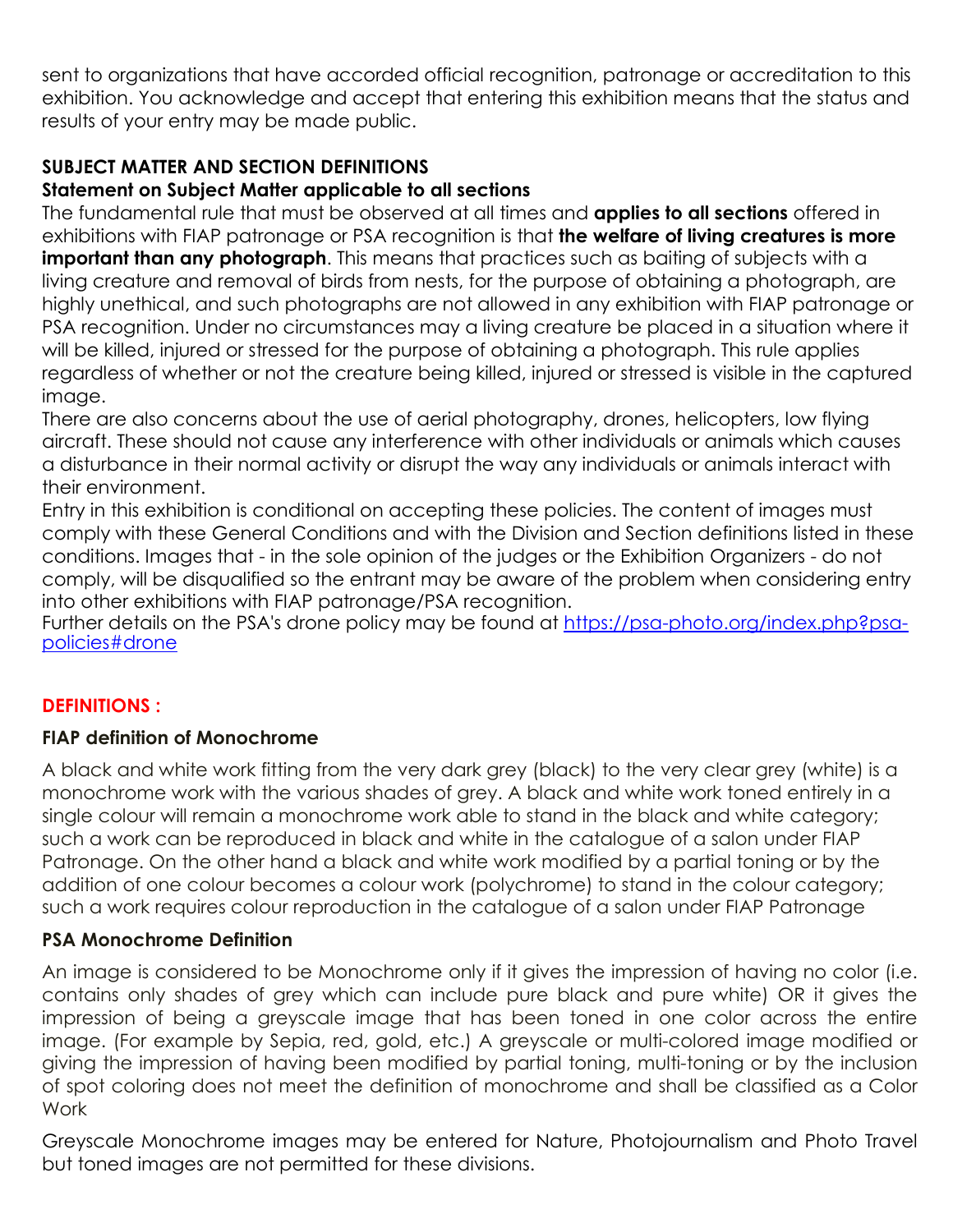Monochrome images may be entered in PID Color sections but will only be eligible towards PID Color Star Ratings if accepted.

## **FIAP/PSA Nature Definition**

There is a new Nature definition for 2022 PSA recognised exhibitions. Exhibitions are encouraged to offer Wildlife Sections, or at least award the PSA Wildlife Medal in a PJ General section. There are three versions of the Nature Definition. Copy and paste the one that applies to your exhibition.

1 Nature Sections without any awards for Wildlife

2 Nature Sections with specific awards for Wildlife images

3 Nature Wildlife Sections

### **Nature sections without any awards for Wildlife**

### **PSA/FIAP Nature Definition**

Nature photography records all branches of natural history except anthropology and archaeology. This includes all aspects of the physical world, both animate and inanimate, that have not been made or modified by humans.

Nature images must convey the truth of the scene that was photographed. A well-informed person should be able to identify the subject of the image and be satisfied that it has been presented honestly and that no unethical practices have been used to control the subject or capture the image. Images that directly or indirectly show any human activity that threatens the life or welfare of a living organism are not allowed.

The most important part of a Nature image is the nature story it tells. High technical standards are expected and the image must look natural. Adding a vignette or blurring the background during processing is not allowed.

Objects created by humans, and evidence of human activity, are allowed in Nature images only when they are a necessary part of the Nature story.

Photographs of human-created hybrid plants, cultivated plants, feral animals, domesticated animals, human-created hybrid animals and mounted or preserved zoological specimens are not allowed.

Images taken with subjects under controlled conditions, such as zoos, are allowed.

Controlling live subjects by chilling, anaesthetic or any other method of restricting natural movement for the purpose of a photograph is not allowed.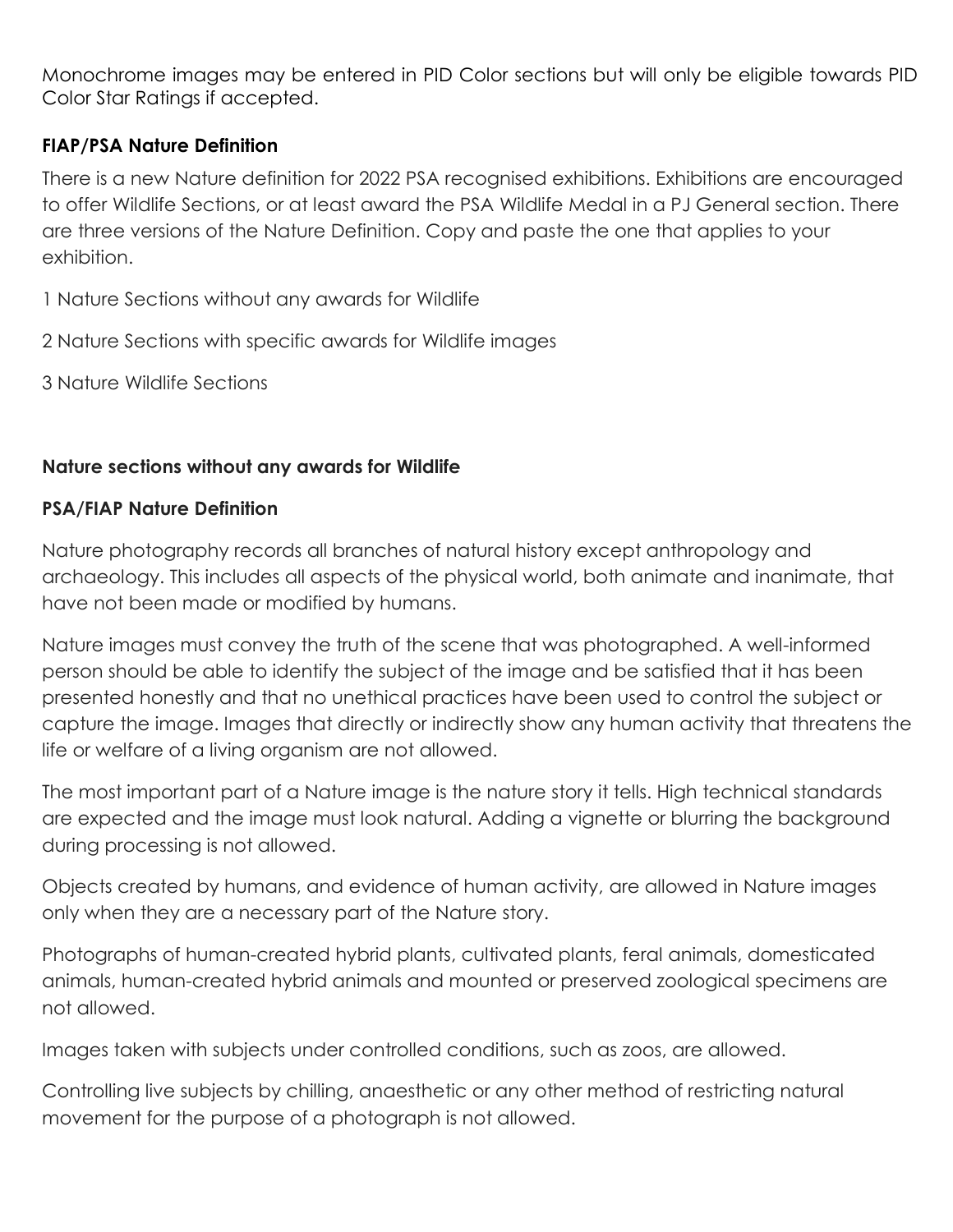No modification that changes the truth of a Nature image is allowed. Images may be cropped but no other technique that removes, adds or moves any part of the image is allowed.

Techniques that remove elements added by the camera, such as dust spots, digital noise and lens flare are allowed.

Complete conversion of colour images to greyscale monochrome is allowed. Partial conversion, toning and infrared captures or conversions are not allowed.

Images of the same subject that are combined in-camera or with software by focus stacking or exposure blending are allowed. Multiple images with overlapping fields of view that are taken consecutively and combined in-camera or with software (image stitching) are allowed.

Attention is drawn to the PSA Statement on Subject Matter which applies to all sections

# **Nature Sections with awards for Wildlife**

# **PSA/FIAP Nature Definition**

Nature photography records all branches of natural history except anthropology and archaeology. This includes all aspects of the physical world, both animate and inanimate, that have not been made or modified by humans.

Nature images must convey the truth of the scene that was photographed. A well-informed person should be able to identify the subject of the image and be satisfied that it has been presented honestly and that no unethical practices have been used to control the subject or capture the image. Images that directly or indirectly show any human activity that threatens the life or welfare of a living organism are not allowed.

The most important part of a Nature image is the nature story it tells. High technical standards are expected and the image must look natural. Adding a vignette or blurring the background during processing is not allowed.

Objects created by humans, and evidence of human activity, are allowed in Nature images only when they are a necessary part of the Nature story.

Photographs of human-created hybrid plants, cultivated plants, feral animals, domesticated animals, human-created hybrid animals and mounted or preserved zoological specimens are not allowed.

Images taken with subjects under controlled conditions, such as zoos, are allowed.

Controlling live subjects by chilling, anaesthetic or any other method of restricting natural movement for the purpose of a photograph is not allowed.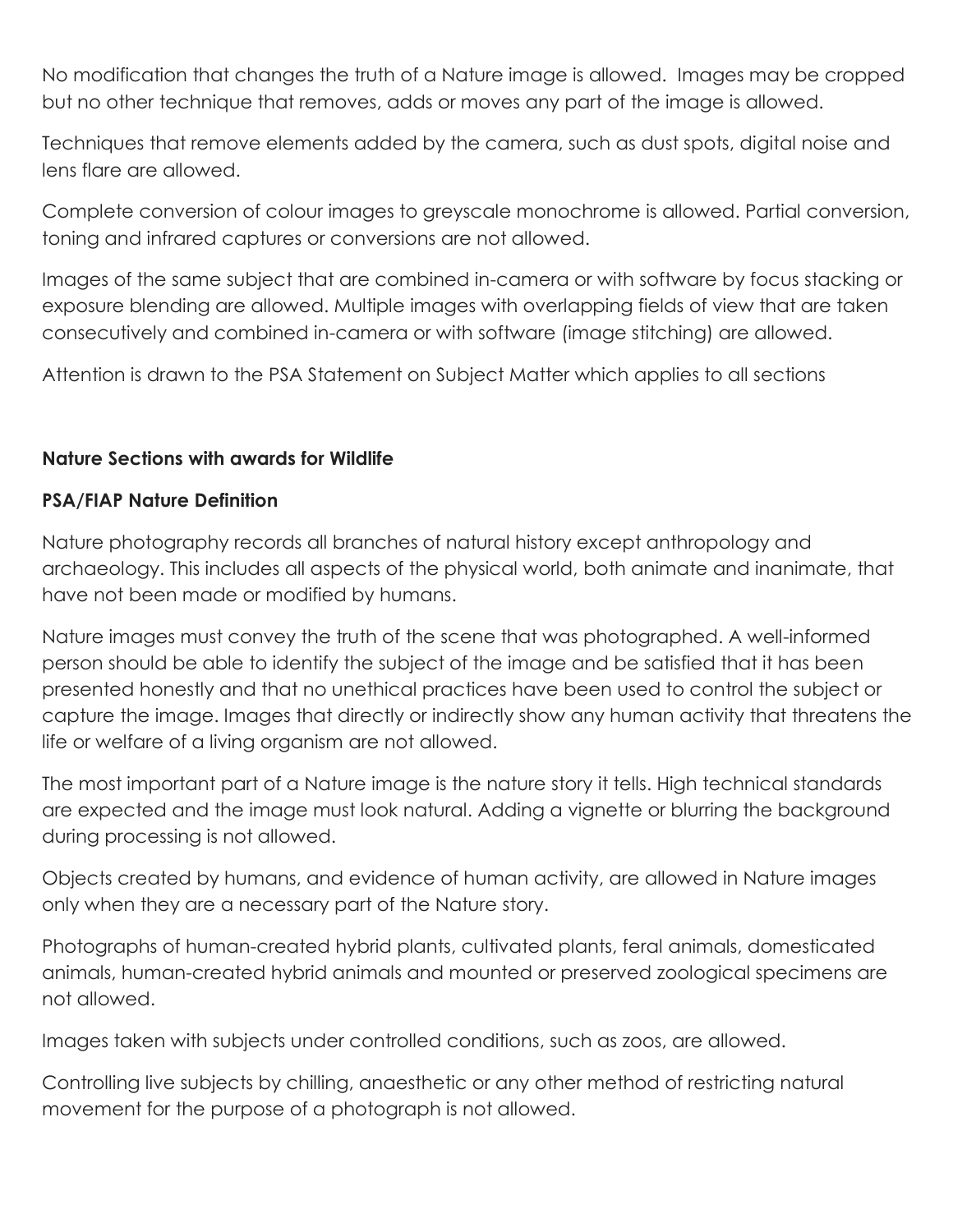No modification that changes the truth of a Nature image is allowed. Images may be cropped but no other technique that removes, adds or moves any part of the image is allowed.

Techniques that remove elements added by the camera, such as dust spots, digital noise and lens flare are allowed.

Complete conversion of colour images to greyscale monochrome is allowed. Partial conversion, toning and infrared captures or conversions are not allowed.

Images of the same subject that are combined in-camera or with software by focus stacking or exposure blending are allowed. Multiple images with overlapping fields of view that are taken consecutively and combined in-camera or with software (image stitching) are allowed.

# **WILDLIFE PHOTOGRAPHY**

In addition to the restrictions on Nature photography, to be eligible for any Wildlife award images must meet the following conditions:

(a) Zoological organisms must be living free and unrestrained in a natural or adopted habitat of their own choosing.

(b) Images of zoological organisms that have been removed from their natural habitat, are in any form of captivity or are being controlled by humans for the purpose of photography are not allowed.

(c) Botanical organisms may not be removed from their natural environment for the purpose of photography.

(d) Images that have been staged for the purpose of photography are not allowed.

# **Definition for Wildlife Sections**

.

# **PSA/FIAP Nature/Wildlife Definition**

Images in Wildlife sections of exhibitions must meet the following conditions:

(a) Zoological organisms must be living free and unrestrained in a natural or adopted habitat of their own choosing.

(b) Images of zoological organisms that have been removed from their natural habitat, are in any form of captivity or are being controlled by humans for the purpose of photography are not allowed.

(c) Botanical organisms may not be removed from their natural environment for the purpose of photography.

(d) Images that have been staged for the purpose of photography are not allowed.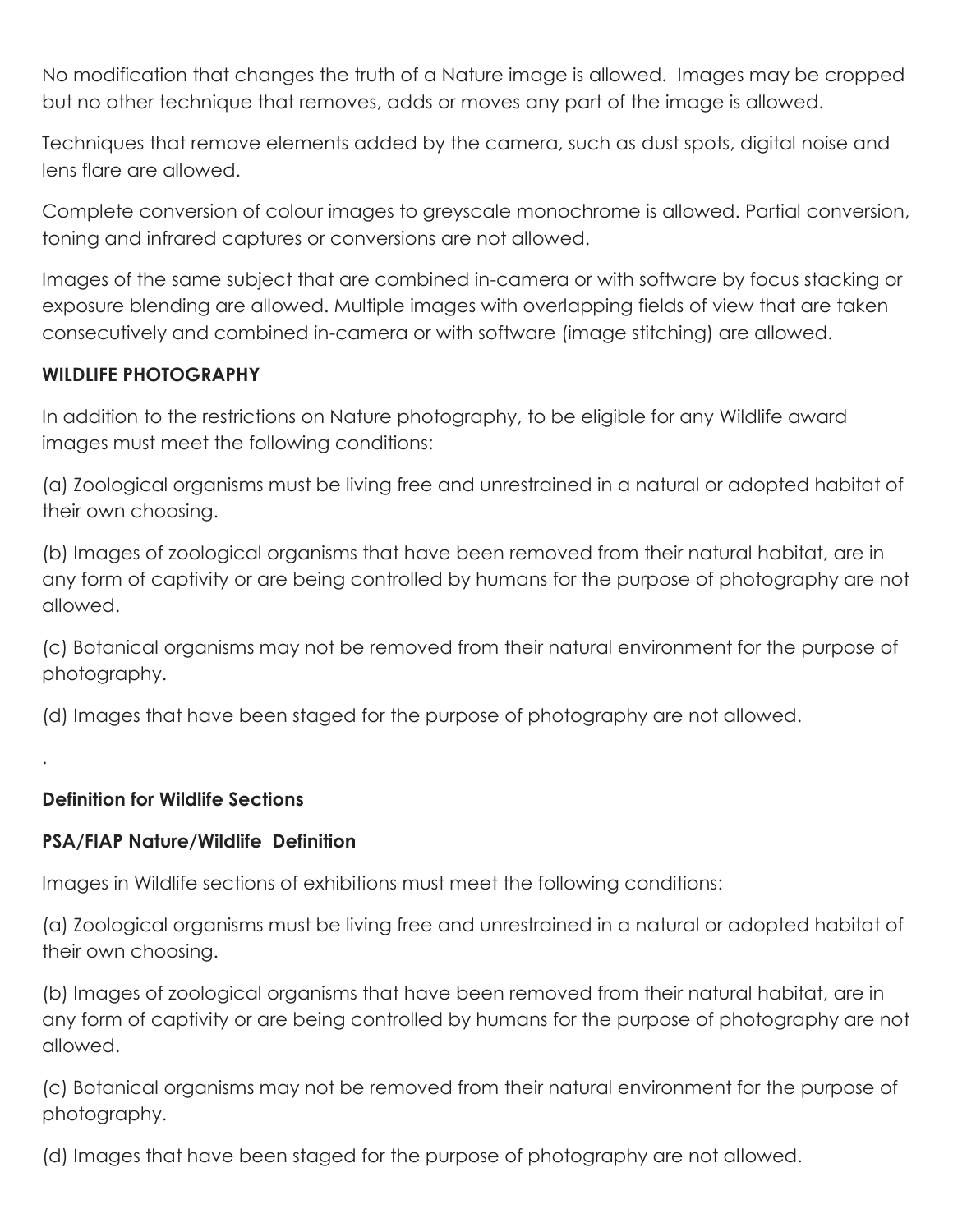# **PSA/FIAP Nature Definition**

Nature photography records all branches of natural history except anthropology and archaeology. This includes all aspects of the physical world, both animate and inanimate, that have not been made or modified by humans.

Nature images must convey the truth of the scene that was photographed. A well-informed person should be able to identify the subject of the image and be satisfied that it has been presented honestly and that no unethical practices have been used to control the subject or capture the image. Images that directly or indirectly show any human activity that threatens the life or welfare of a living organism are not allowed.

The most important part of a Nature image is the nature story it tells. High technical standards are expected and the image must look natural. Adding a vignette or blurring the background during processing is not allowed.

Objects created by humans, and evidence of human activity, are allowed in Nature images only when they are a necessary part of the Nature story.

Photographs of human-created hybrid plants, cultivated plants, feral animals, domesticated animals, human-created hybrid animals and mounted or preserved zoological specimens are not allowed.

Controlling live subjects by chilling, anaesthetic or any other method of restricting natural movement for the purpose of a photograph is not allowed.

No modification that changes the truth of a Nature image is allowed. Images may be cropped but no other technique that removes, adds or moves any part of the image is allowed.

Techniques that remove elements added by the camera, such as dust spots, digital noise and lens flare are allowed.

Complete conversion of colour images to greyscale monochrome is allowed. Partial conversion, toning and infrared captures or conversions are not allowed.

Images of the same subject that are combined in-camera or with software by focus stacking or exposure blending are allowed. Multiple images with overlapping fields of view that are taken consecutively and combined in-camera or with software (image stitching) are allowed.

Attention is drawn to the PSA Statement on Subject Matter which applies to all sections

 When a separate wildlife section is not offered but a wildlife award is offered, the form for submitting Nature entries must include provisions for the entrant to certify that each photograph so designated complies with both the general nature definition and the wildlife definition.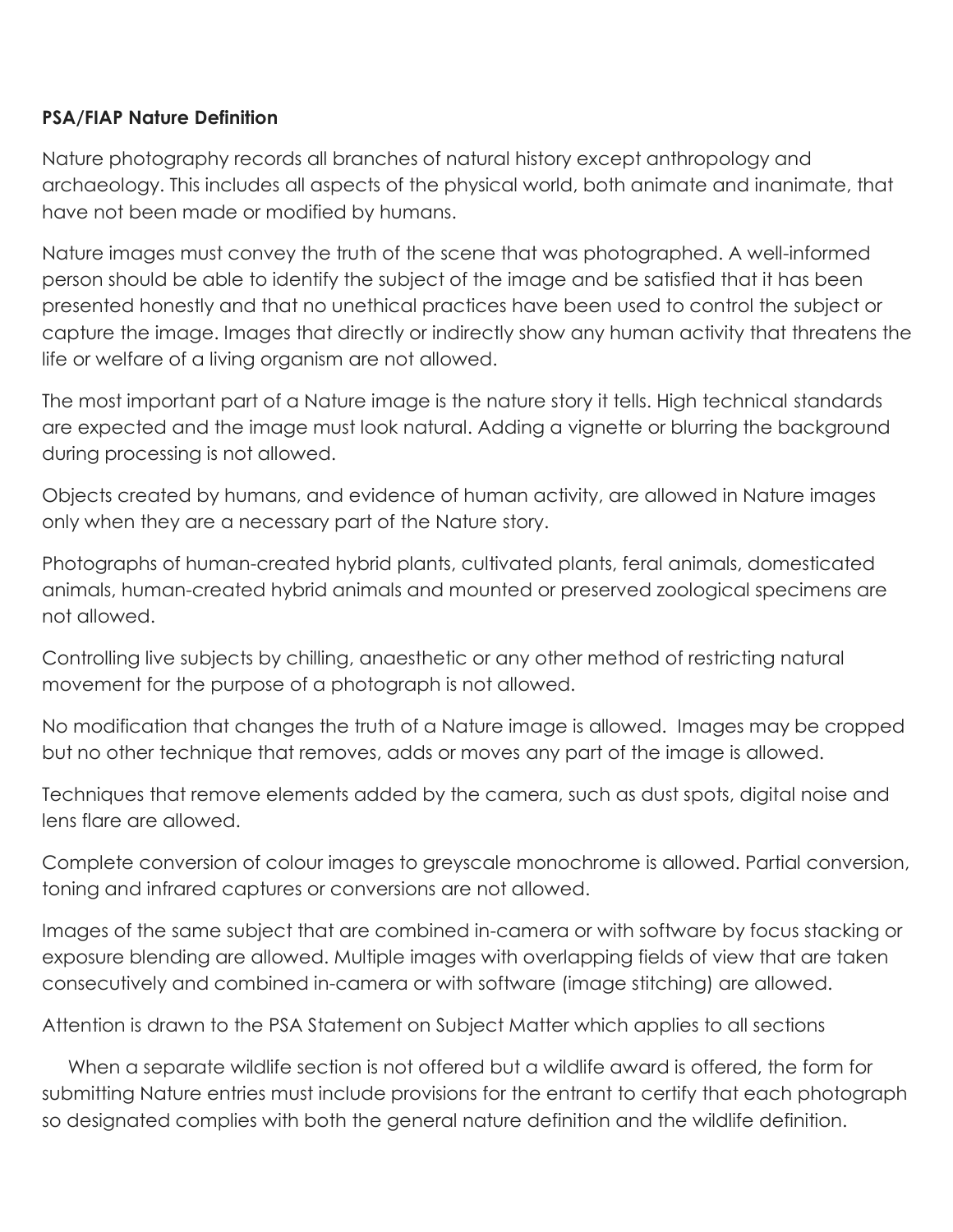If any theme sections in Nature are being offered, Exhibitions must make it clear that the Nature definition applies to these Nature theme sections, and give a clear description of what images are appropriate for any such theme. If you are uncertain of the suitability of any Nature theme contact the Nature Exhibition Standards Director at mailto[:nd-esd@psaphoto.org](mailto:nd-esd@psaphoto.org) for advice

 There is much confusion over whether borders are allowed in Nature images. Exhibitions may wish to avoid this confusion, in accordance with ES-D4 allowing exhibitions to add additional restrictions, by adding one of the two following statements as appropriate.

# **PSA Photojournalism definition**

Photojournalism entries are images with informative content and emotional impact, reflecting the human presence in our world. The journalistic (story-telling) value of the image should receive priority over pictorial quality. Images that misrepresent the truth, such as those from events or activities arranged specifically for photography, or of subjects directed or hired for photography, are not eligible. Techniques that add, relocate, replace, remove or change any element in the original scene, except by cropping, are not permitted. All images must look natural. The only allowable modifications are removal of dust, scratches or digital noise and restoration of the appearance of the existing scene, or complete conversion to greyscale monochrome. Other derivations, including infrared, are not eligible. Attention is drawn to the PSA Statement on Subject Matter which applies to all sections

#### **PSA Photo Travel Definition**

A Photo Travel image expresses the characteristic features or culture of a land as they are found naturally. There are no geographical limitations. Images from events or activities arranged specifically for photography, or of subjects directed or hired for photography are not permitted. Close up pictures of people or objects must include features that provide information about the location. Techniques that add, relocate, replace or remove any element of the original image, except by cropping, are not permitted. The only allowable adjustments are removal of dust or digital noise, restoration of the appearance of the original scene, and complete conversion to greyscale monochrome. Other derivations, including infrared, are not permitted. All images must look natural. Attention is drawn to the PSA Statement on Subject Matter which applies to all sections

#### **RULES:**

#### **Breaches of Rules**

#### **FIAP:**

The mention that by the sole act of submitting his/her images or files to a salon under FIAP Patronage, the entrant accepts without exception and with no objection the following terms: that the submitted images can be investigated by FIAP to establish if these obey to FIAP regulations and definitions even if the entrant is not a member of FIAP, - that FIAP will use any means at its disposal for this undertaking, - that any refusal to cooperate with FIAP or any refusal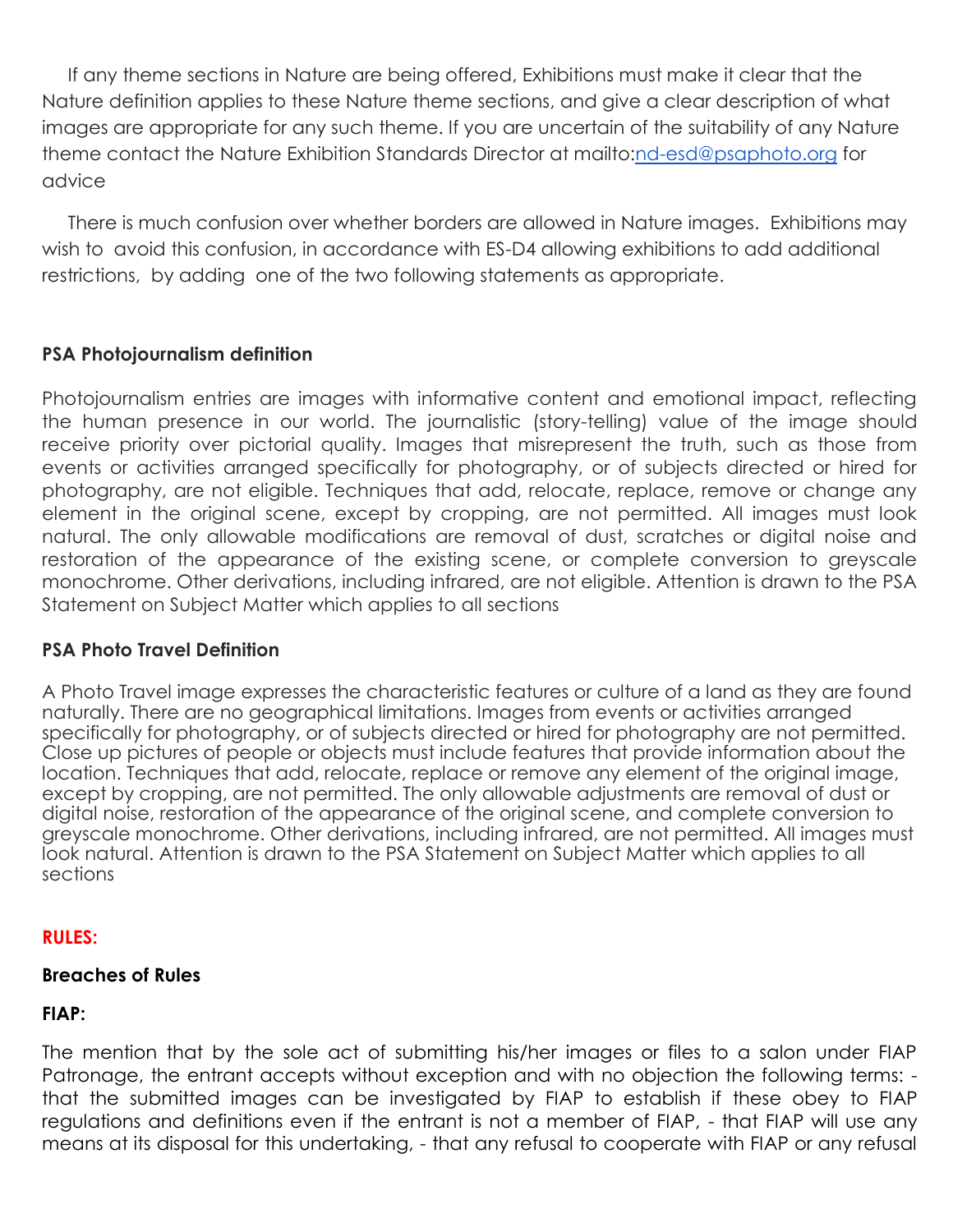to submit the original files as captured by the camera, or failure to provide sufficient evidence, will be sanctioned by FIAP, - that in case of sanctions following the non compliance with FIAP regulations, the name of the entrant will be released in any form useful to inform the breaches of the rules. It is recommended to leave the EXIF data in the submitted files intact in order to ease eventual investigations. If, at any time, it is determined in the reasonable discretion of the exhibition organizer or the judges before, during, or after the judging of an exhibition that an entrant has submitted entries where one or more images may fail to comply with these Conditions of Entry, including the stated definitions, the exhibition organizers reserve the right to delete the entry from the exhibition and void any or all acceptances or awards in connection with the exhibition. Fees may be forfeited or refunded in these circumstances. The entrant acknowledges that the decision of the exhibition organizers or the judges is final.

# **PSA:**

In order to ensure that images comply with the Conditions of Entry and definitions, the exhibition organizers may carry out reasonable measures to verify that:

a) the images are the original work of the entrant and

b) the images comply with the rules and definitions as set out in these Conditions of Entry These steps include, but are not limited to, questioning any entrant, requiring the submission of RAW files or other digital files representing the original capture of the submitted image(s), confronting the entrant with evidence that one or more submitted images fails to comply with the Conditions of Entry (also known as Entry Rules), and offering the entrant a reasonable opportunity to provide counter evidence to refute the exhibition organizer's evidence by a set deadline. Such entries that are not cleared or are still questionable after the entrant has presented evidence may be considered in breach of these.

Conditions of Entry, and declined. Such entries may be referred to PSA for further investigation of possible ethics violations

PSA retains the right to investigate in any way all complaints/suspicions of breaches of entry conditions, impose sanctions if deemed necessary, void the acceptances of any image found to violate the PSA rules, include the entrant's name on the list of sanctions provided to Exhibitions, and share such investigations with FIAP. Entrants automatically agree to these terms by the act of entering the Exhibition and agree to cooperate with any investigation.

If another party is submitting images on the entrant's behalf, the entrant will still be held responsible for adhering to these Conditions of Entry (Entry Rules) and will be subject to sanction for any violations to these Conditions of Entry and PSA's Statement of Ethics that may result.

# **NOTICE :**

#### **PSA NOTICE:**

When an entrant fills in the Entry Form to submit an entry the entrant will see a feature to affirm he or she has read these Conditions of Entry when he or she fills out the entry form. If the entrant does not so affirm the entry will not be submitted

#### **FIAP NOTICE:**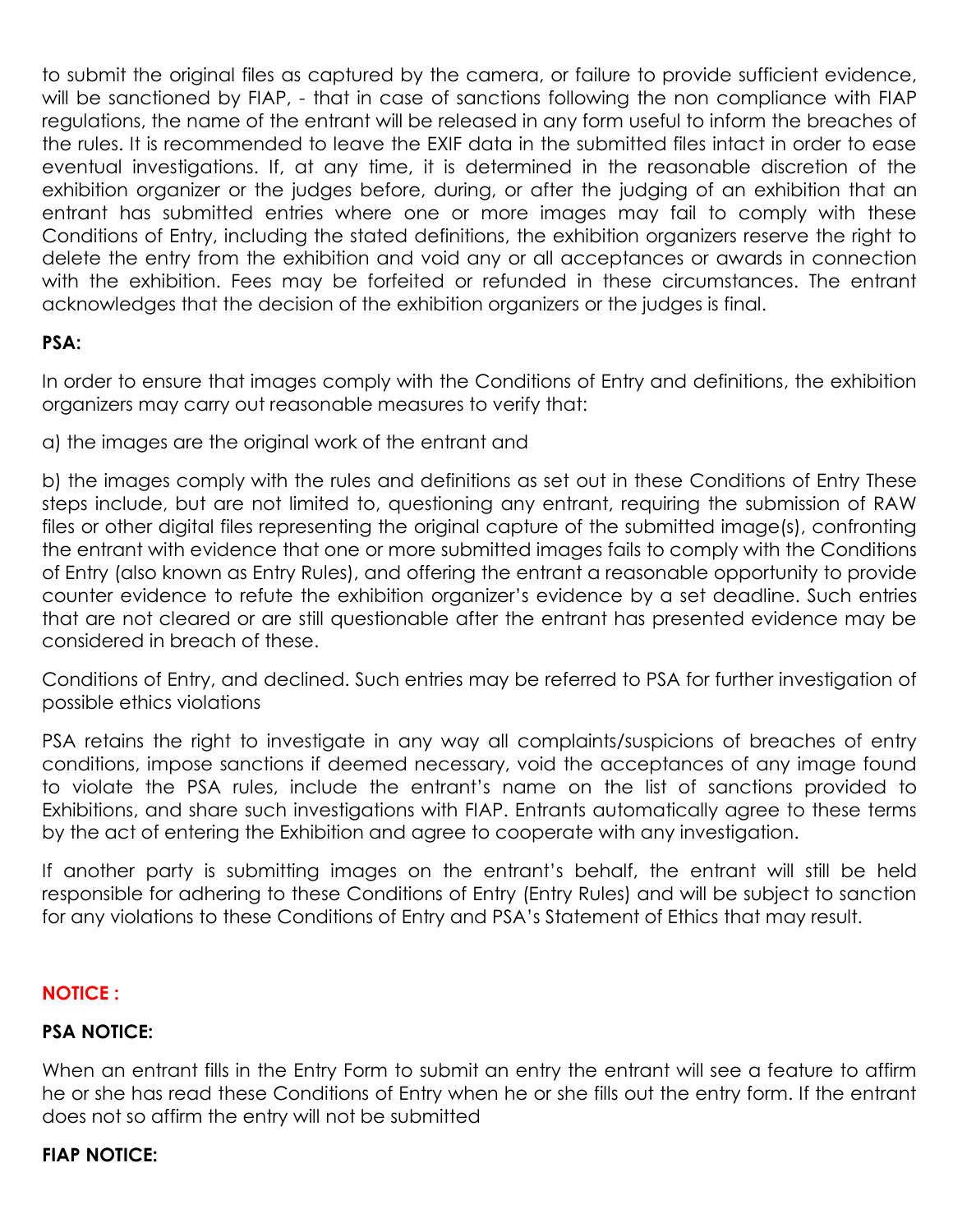In order to have legal authority on those who do not respect the rules of FIAP, the organiser must make sure that all participants of an online event under FIAP Patronage tick a box next to which the following text is stated:

### **Disqualification Norms :**

Barred entrants from PSA will not be allowed in this circuit. Images which do not adhere to section definition shall be liable to be disqualified. Images with 2-4 pixel border is allowed in restricted sections.

IMPORTANT: Participants who do not tick the box must be excluded from the contest. If needed, FIAP can request a report showing that specific participants under investigation have de fact to tick that box.

∙ "Entries must originate as photographs (image-captures of objects via light sensitivity) made by the entrant on photographic emulsion or acquired digitally. By virtue of submitting an entry, the entrant certifies the work as his own (aliases are not permitted).

∙ The entrant permits the sponsors to reproduce all or part of the entered material free of charge for publication and/or display in media related to the exhibition. This may include low resolution posting on a website,

∙ A mixed entry of slides and digital images in the same section are not allowed

∙ The Jury reserves the right to withhold some awards if the quality of submitted photos is not satisfactory.

∙ An entrant's four images will be distributed throughout four rounds of judging in that section.

∙ All entrants in must provide name and country data exactly the same in each exhibition entered to receive proper credit.

# **PSA Statement on Subject Matter**

There is one hard and fast rule, whose spirit must be observed at all times and applies to all sections offered in PSA recognised exhibitions.

The welfare of the subject is more important than the photograph.

This means that practices such as baiting of subjects with a living creature and removal of birds from nests, for the purpose of obtaining a photograph, are highly unethical, and such photographs are not allowed in any PSA exhibitions.

There is also a PSA policy on the use of aerial photography - aircraft, helicopters and drones. This policy can be found at https://psa-photo.org/index.php?psa-policies#drone.

The purpose of this policy is to prevent any interference with other individuals or animals which will or may cause a disturbance in their normal activity or disrupt the way any individuals or animals interact with their environment. Entry in this exhibition requires exhibitors to agree to this and other PSA policies

The content of images must comply with these General Conditions and with the Division and Section definitions listed in these conditions. Images that - in the sole opinion of the judges or the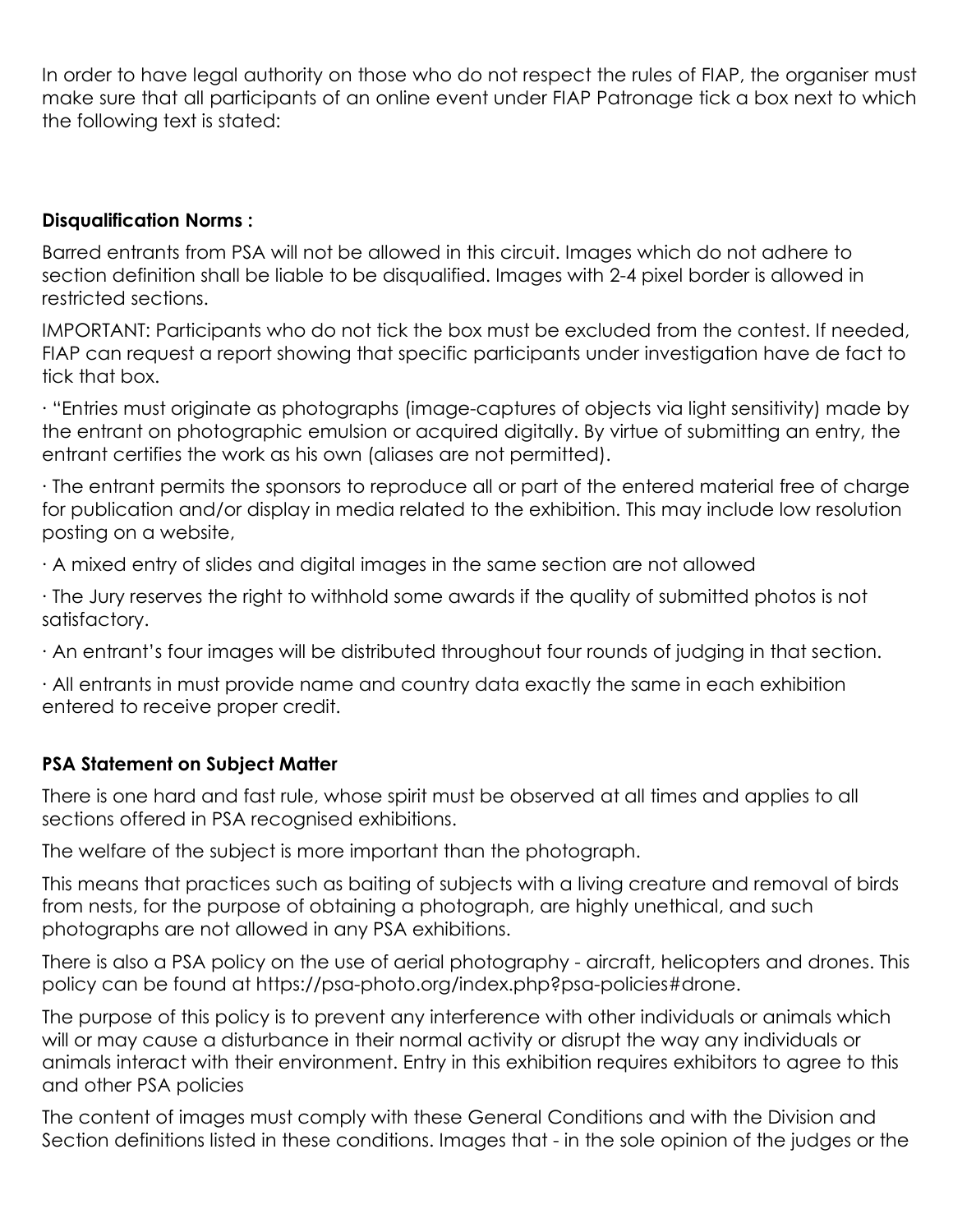Exhibition Organizers - do not comply are likely to be disqualified so the entrant may be aware of the problem when considering entry into other PSA recognized exhibitions.

Please read the above regulations carefully and try to avoid unnecessary correspondence. Still for further queries, if any, kindly contact us at **[jpsjodh@gmail.com](mailto:%20jpsjodh@gmail.co) or vyasramji@gmail.com**

**"I hereby expressly agree to FIAP document 018/2017 « Conditions and regulations for FIAP Patronage » and FIAP document 017/2017 « Sanctions for breaching FIAP regulations and the red list ». I am particularly aware of chapter II « Regulations for International photographic events under FIAP patronage » of FIAP document 018/2017, dealing under Section II.2 and II.3 with the FIAP participation rules, the sanctions for breaching FIAP regulations and the red list.**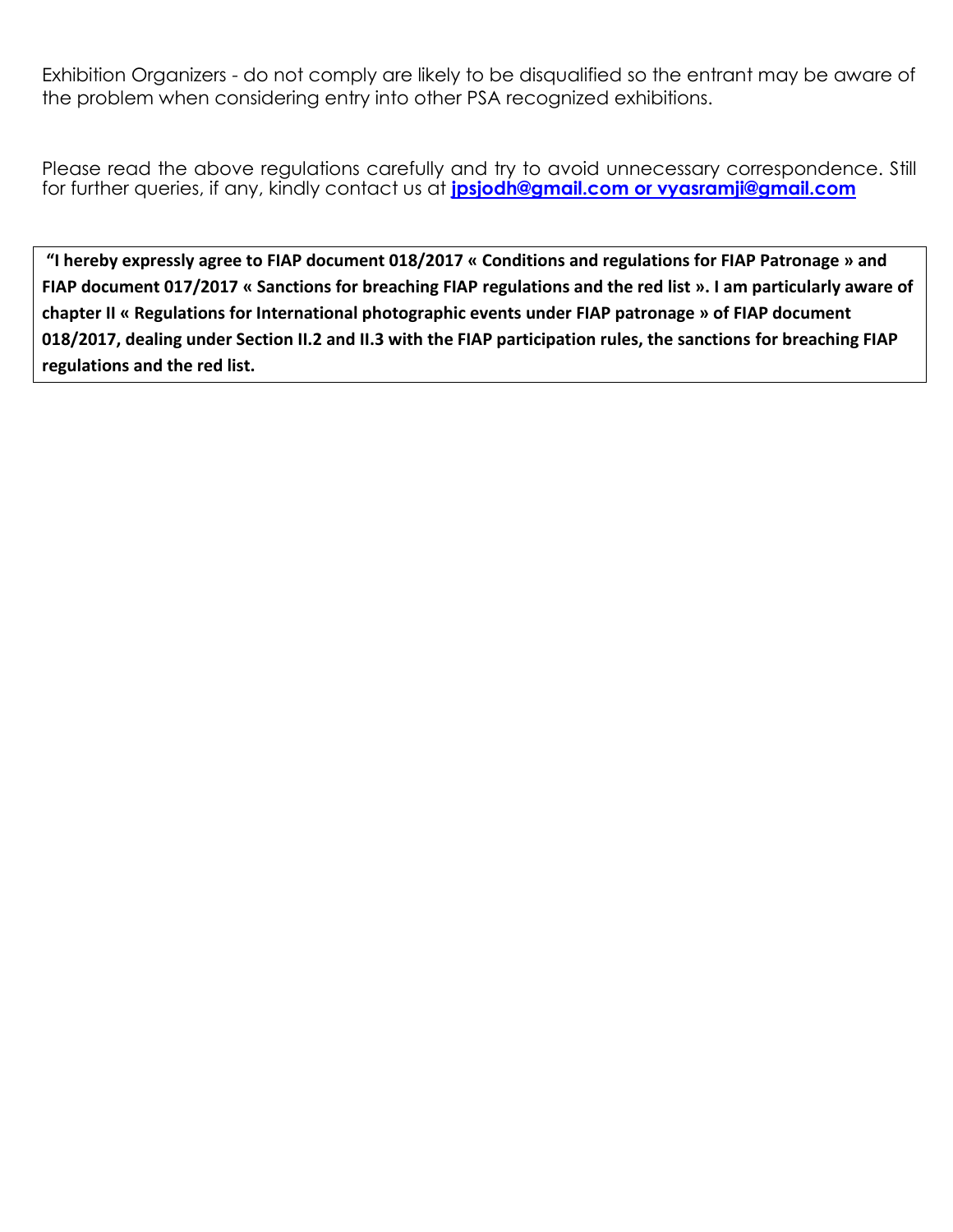